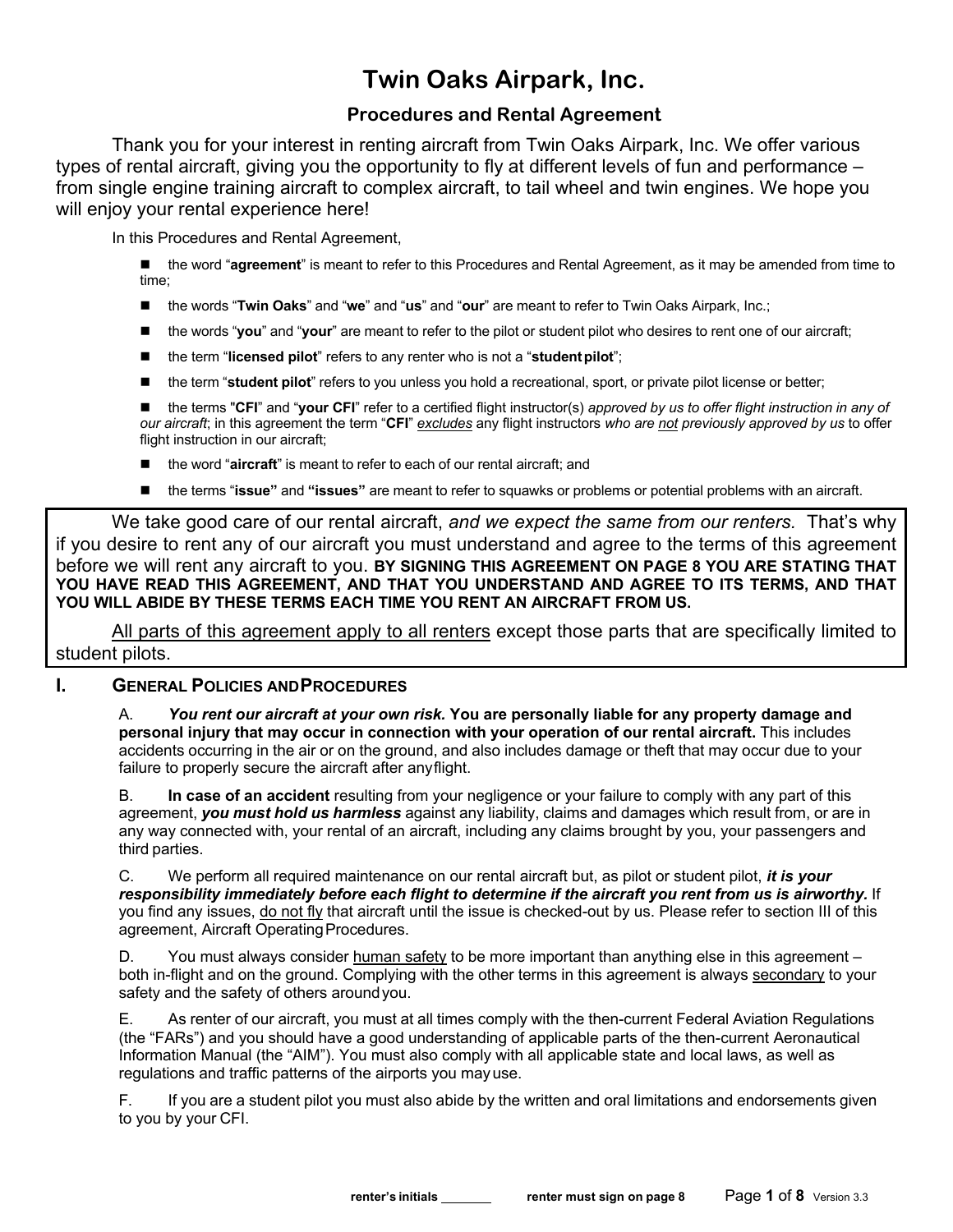G. We require all renters to pass a check-ride from one of the CFIs before flying any aircraft, including subsequent check-rides if you later rent a more powerful or more complex or higher performance aircraft, or a tailwheel aircraft.

H. If we agree to rent an aircraft to you, only you and a CFI are permitted to pilot the aircraft. You are prohibited from permitting any other person(s) to handle the controls.

I. Before you fly, you must become familiar with the rental aircraft's Operator's Handbook. If there's any part of the book that you need or desire help with, please speak with a CFI.

J. CFIs at Twin Oaks are happy to help you with questions about our airport, the local airspace, and any other flight-related questions you may have. Generally they will not charge you for such service, so do not hesitate to ask them. A list of the approved CFIs can be found on our website at: http://twinoaksairpark.com/flight-training/flight-instructors.

K. All renters are prohibited from taking flight instruction in our aircraft from anyone other than **a CFI who is specifically approved by us for giving flight instruction.** This includes any instruction that you may wish to receive in our aircraft even if you are not a student pilot. If you wish to use a CFI not previously approved by us, ask that CFI to apply to us for approval. Approval is at our discretion.

L. If you use the services of a CFI you must pay any flight instruction fees directly to your CFI, not to us.

M. We reserve the right to refuse to rent an aircraft to any pilot or student pilot who we may determine, in our sole discretion, does not meet our stringent criteria for renting an aircraft from us. In making such a determination, we take in consideration issues related to safety, maturity, temperament, skills, physical abilities, and financial ability to perform according to the terms of this agreement.

N. Our willingness to rent our aircraft to you on any occasion does not mean, nor is it meant to imply, that we will be willing to rent our aircraft to you on subsequent occasions. However, for all occasions during which we do rent an aircraft to you, the provisions of this agreement apply, and will continue to apply, to any matters which may have arisen, or may later arise, in connection with those occasions.

O. We reserve the right to modify or cancel this agreement at any time with or without prior notice. Any such modification(s) or cancellation will take effect immediately unless otherwise stated. On each subsequent occasion when you rent an aircraft from us, any modifications to this agreement apply as if those modifications are a part of this agreement and, by signing this agreement, you agree to abide by the provisions of this agreement as well as all such modifications to this agreement.

#### **II. WEATHER MINIMUMS AND NIGHT FLIGHT**

A. Student Pilot Solo Flights. When you are a student pilot flying solo you are prohibited from intentionally flying …

1. …within the Twin Oaks traffic pattern unless the cloud ceiling is at least 1500 feet and the visibility is at least 5 miles;

2. …anywhere outside the Twin Oaks traffic pattern unless the cloud ceiling is at least 2000 feet and the visibility is at least 7 miles; and

3. …on any cross-country flight unless the cloud ceiling is at least 3000 feet and the visibility is at least 10 miles;

4. … in windy conditions, except as specifically permitted by your CFI.

**a)** If you are flying solo and you had intended to land at Twin Oaks but you find that the wind conditions at Twin Oaks are stronger than the wind conditions permitted by your CFI, or stronger than your own comfort level, **you must fly instead to Portland-Hillsboro airport (KHIO) or another nearby airport where the wind conditions are acceptable to you and your CFI, and land there.**

b) After landing and securing the aircraft, you must call us or your CFI to report your situation. Please see section XIII.C.1 below. If you can not reach us or your CFI you must secure the aircraft and leave it there. You are authorized to leave the airport after securing it, but you must continue to call us or your CFI until you make contact.

B. Licensed Pilots. If you are a licensed pilot you must avoid flying in weather conditions below your comfort level and, in any case, you must not fly in weather conditions which are in violation of the FARs for your type of pilot license.

C. Night Flight.

1. If you are a licensed pilot renting a *single-engine aircraft*, you are prohibited from flying at night over the Cascade Mts., the Rocky Mts., and the Sierra Nevada range, unless you have first obtained our approval.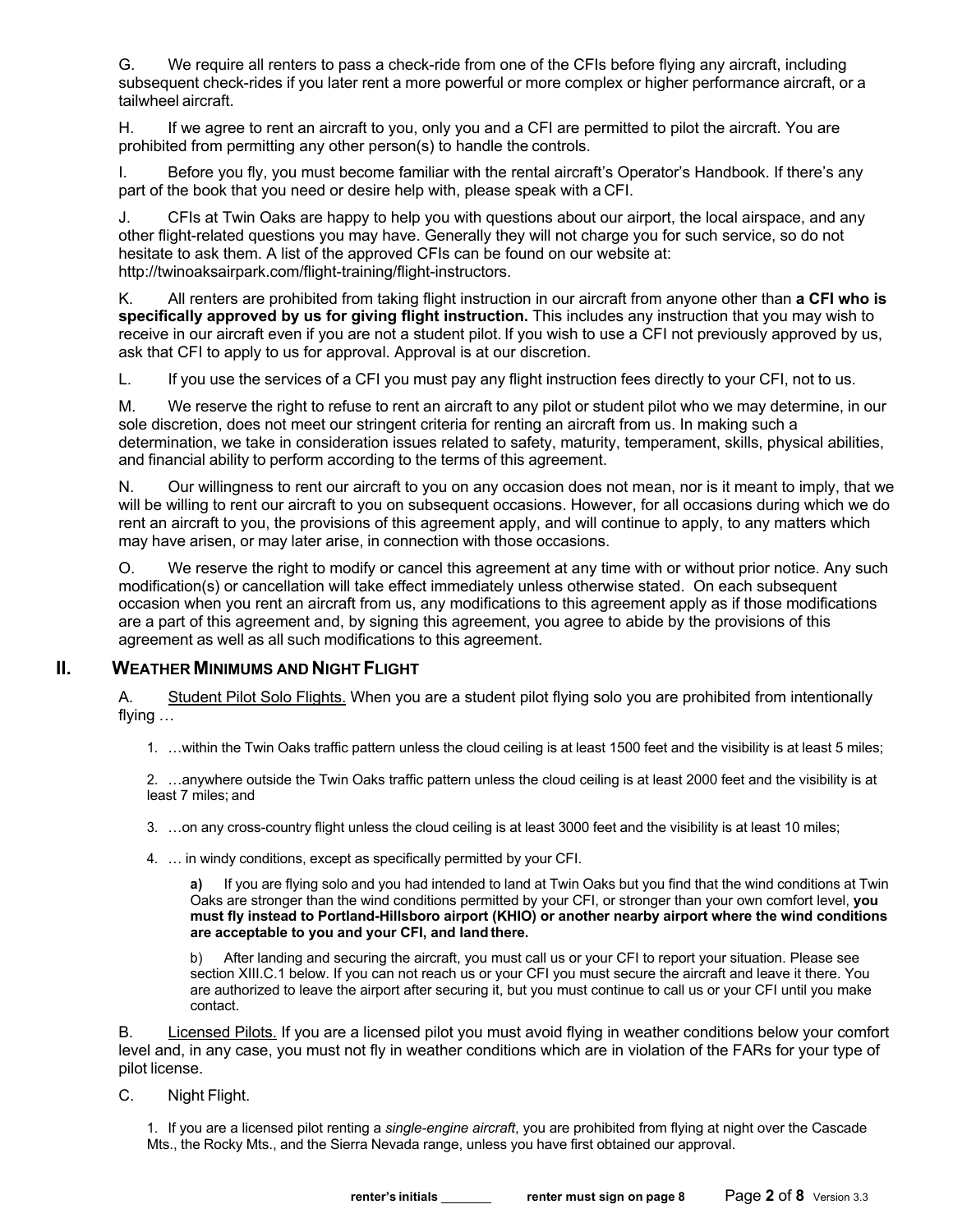2. If you are a student pilot you are prohibited from flying anywhere at night unless you are accompanied by your CFI.

## **III. AIRCRAFT OPERATINGPROCEDURES**

A. You must shut down the engine(s) before you allow any person to enter or exit the aircraft. As pilot-incommand you are responsible for passenger safety.

B. Checklists. Use of the appropriate written checklist -- for preflight and for each phase of flightincluding shutdown -- is *mandatory*. If a checklist is missing from the aircraft *you must not fly the aircraft* until a proper written checklist is available.

C. Preflight.

1. Many pilots rent our airplanes, and we do not routinely inspect rental aircraft when they are returned to us. Therefore, we can not know, nor can we certify, the condition of every rental aircraft at all times. Accordingly, when you rent one of our aircraft **you must assume that it may not be airworthy.** Each time before you fly, including subsequent flights during the same rental period, **it is always your sole responsibility to make a pilot's determination if the aircraft is airworthy.**

2. You *must* **remove the ignition key** from the ignition switch during your preflight checks.

3. **Always take appropriate time to preflight the aircraft thoroughly.** Your preflight inspection demands your complete attention. Therefore, you must avoid engaging in other activities during your preflight checks, including using a cell phone, conversing with others near the aircraft, listening to a radio, cleaning aircraft surfaces (except the windshield), and any other activities not directly related to your preflight inspection.

4. **Always preflight the aircraft with special attention to the type of flying you will be doing in that aircraft.** And if you intend to fly in IMC, your preflight must include a thorough examination of the instruments required for IMC flight.

*5. Cockpit fuel gauges are notoriously unreliable.* Therefore, visually inspecting the fuel levels in each tank, by looking inside each tank, is mandatory prior to *every* flight. If you make stops during your rental period, you must re-inspect the fuel levels prior to each subsequent flight. *Fuel exhaustion is one of the most common causes for accidents and forced landings.*

6. Whether at Twin Oaks or at a different airport, you are prohibited from making or attempting any repairs, adjustments, or changes to our aircraft. If you feel that a repair, adjustment or change is necessary for safe operation of the aircraft, you must contact us to report the issue and we will determine what to do. *Do not fly the aircraft if there are any unresolved issues.* Our maintenance phone number is 503-522-8952.

- D. Fuel and Oil Policy.
	- 1. Fuel -- VFR Flights. When preparing to fly, you must adhere to the requirements of FAR Part 91.151.

a) For day flights you must determine that you have enough fuel to fly to the first point of intended landing and, assuming normal cruise speed, to fly after that for at least 30 minutes.

b) For night flights you must determine that you have enough fuel to fly to the first point of intended landing and, assuming normal cruise speed, to fly after that for at least 45 minutes.

c) We impose an additional fuel requirement: You must determine that, at the beginning of the flight, the aircraft fuel tanks are at least half full – unless you are accompanied by a CFI who determines that the departure with less than half-filled tanks is safe for the intended flight.

2. Fuel -- IFR Flights. You must comply with the requirements of FAR Part 91.167.

3. Adding Oil. *You are not authorized to add oil to our aircraft unless you have been properly trained to do so* and, even then, only with our prior knowledge and permission. If you are away from Twin Oaks and it becomes necessary to add oil, please call us before any oil is added. If you can not reach us, add (or have a qualified person add) whatever oil is necessary for safety and engine care. We recommend that you carry at least one unopened quart container of appropriate oil in the luggage compartment when you fly our aircraft – particularly if you plan to land at other airports during your rental period.

| Aircraft                  | <b>MINIMUM OIL</b>       | <b>CROSS COUNTRY OIL</b> | <b>MAXIMUM OIL</b> |
|---------------------------|--------------------------|--------------------------|--------------------|
| Cessna 150                | 3.5 quarts               | 4.5 quarts               | 5 quarts           |
| Cessna 172                | 5 quarts                 | 6-7 quarts               | 7 quarts           |
| PA-23-160                 | 7 quarts                 | 8-9 quarts               | 9 quarts           |
| All other rental aircraft | ask a Twin Oaks mechanic |                          |                    |

Checking Oil. You must ensure that the criteria shown in the chart below are met.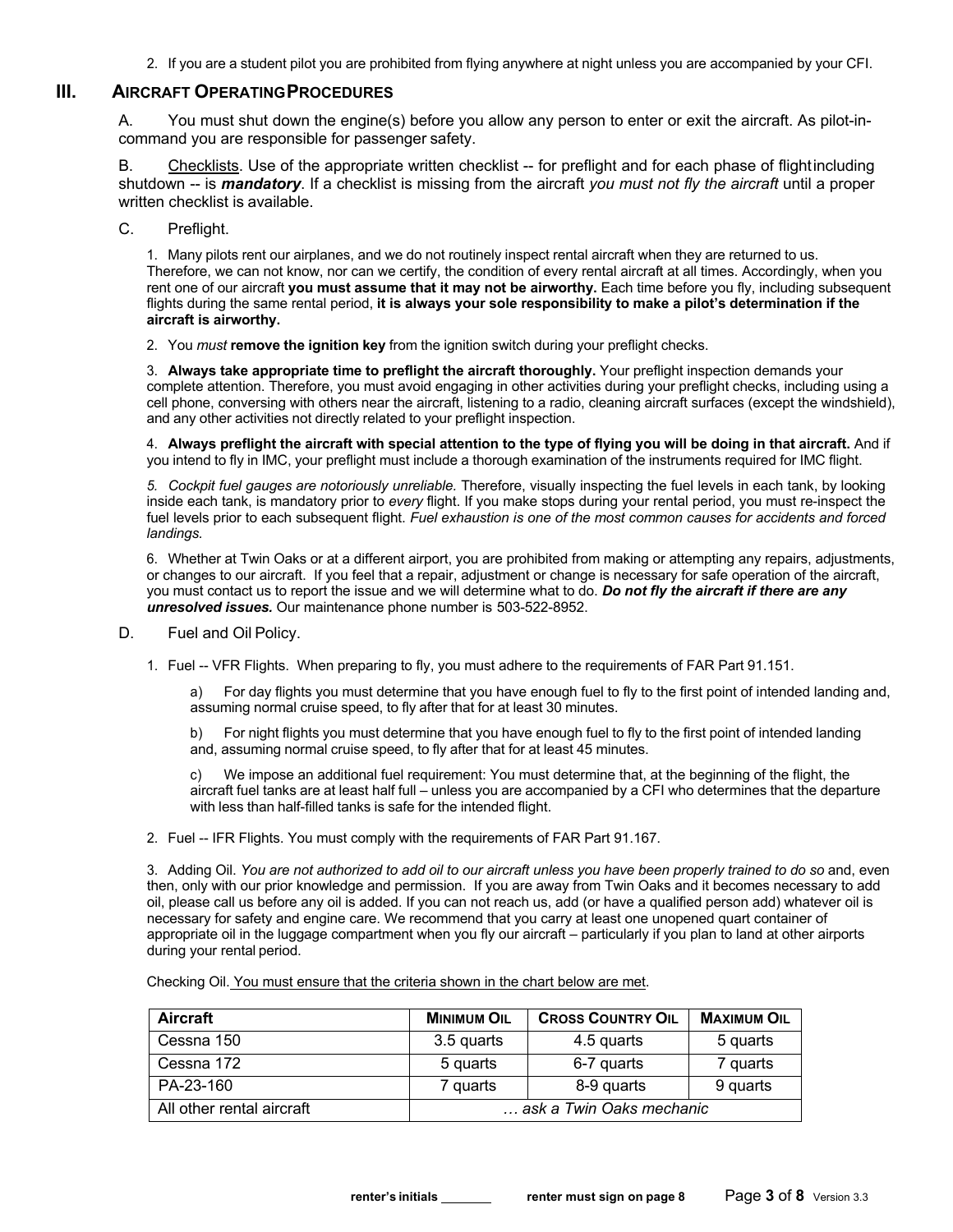## **IV. START-UP, TAXI ANDRUN-UP**

A. At all times you must be aware of people outside the aircraft, especially children, so as not to cause injury from the propeller or from the propeller blast behind you.

B. As for all phases of aircraft operation, start-up, taxi and run-up must be performed in accordance with the specific aircraft's written checklist – even if you have rented that same aircraft on prior occasions.

C. You must not start the aircraft with the propeller blast directed toward an open hanger or another aircraft and, when away from Twin Oaks, toward any residence or other structure where the propeller blast may cause damage or nuisance.

D. You must perform a brake check shortly after you begin to taxi. However, except where safety may be compromised, we ask that you try to minimize your use of the breaks during taxi operations.

E. Your taxi speed should be no faster than a slow walk when other aircraft, cars, people or structures are nearby.

F. You must not attempt to maneuver through a tight area, or near to a solid structure on either side of the aircraft, unless an adult outside observer is carefully watching the wingtips for you.

G. When the wind allows, the elevator should be held in the full aft position to reduce propeller wear and, in a nose wheel aircraft, stress to the nosewheel.

H. You must not perform run-ups on any surface other than a paved surface or grass (without loose gravel).

#### **V. LIMITATIONS DURINGPRACTICE**

A. The minimum altitude to practice stalls is 1500 AGL at the lowest point in the maneuver.

B. When renting a single engine aircraft, you must not simulate engine failures by use of the mixture control or fuel shutoff valve. Use throttle reduction instead.

C. During simulated engine failures, you should add power several times -- to clear the engine and to make sure it is functioning properly.

D. When practicing simulated forced landings, you should end the simulation at or above 500 feet AGL - unless the aircraft is properly set up for a landing at an airport runway.

E. In all cases, you must comply with safe altitude minimums as detailed in FAR91.119.

#### **VI. CRUISE**

During normal cruise phase, you must not exceed the power limits for normal cruise, as specified in the aircraft's Operators' Handbook.

## **VII. LANDING AT AND TAKING-OFF FROM TWINOAKS (7S3)**

A. You must become familiar with our traffic pattern and our runway at Twin Oaks before your first flight.

- 1. **When taking off** we expect you to use **runway 20** -- unless wind conditions favor using runway 02.
- 2. **When landing** we expect you to use **runway 02 --** unless wind conditions favor using runway 20.

B. Even though runway 02 is the preferred runway for landing, you should avoid landing on it when there is a tailwind (southerly wind) of more than about 5 to 7 knots. Instead, you should choose runway 20 for your landing, if safe and practical. If you are uncertain about the contours of our windsocks when they portray a wind speed greater than 5 knots, please ask us or one of the CFIs about our windsocks.

C. **Landings on Runway 20.** Be aware that landings on runway 20 **require stronger skills than landings on runway 02** because runway 20 has a downhill incline which makes it more challenging to stop the rollout. Also, when landing on runway 20, there are tall trees on final approach – requiring a steeper glide path. Night landings on runway 20 can be especially hazardous because the tall trees on final approach are difficult or impossible to see in the dark. When wind conditions at Twin Oaks *at night* would favor landing on runway 20, we urge you to consider landing, instead, at Portland-Hillsboro (KHIO) airport or a different nearby airport. If you are uncertain about your skills for a more challenging landing, you should practice at Twin Oaks with a CFI.

D. **Take-offs on Runway 02.** Conversely, the uphill incline when departing from runway 02, combined with the tall trees on the initial climb-out, make take-offs from runway 02 more challenging than take-offs from runway 20, especially at night. If you are uncertain about your skills for more challenging departure from runway 02, you should practice with a CFI at Twin Oaks.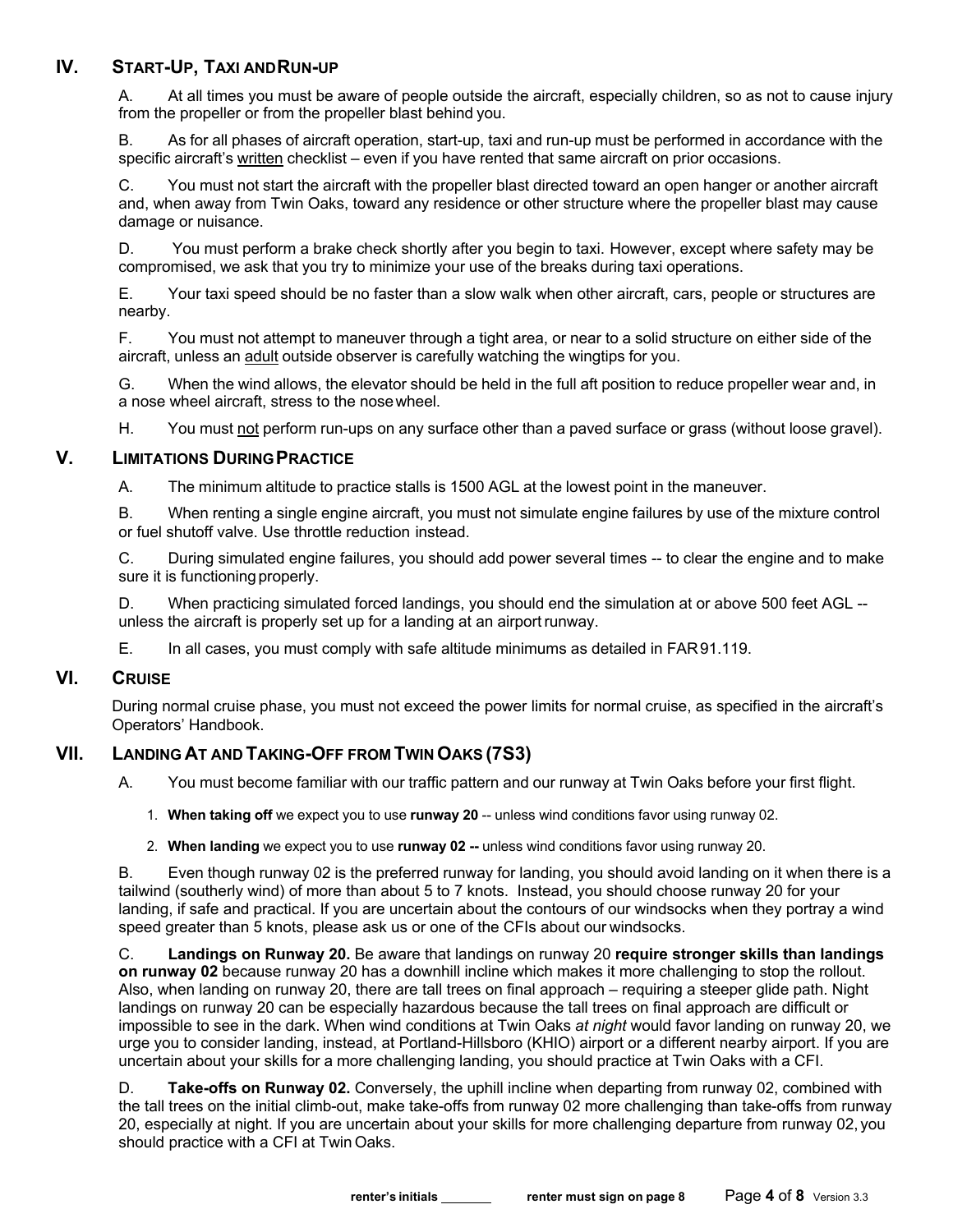E. **Touch and go landings are not recommended on either runway** due to runway slope and obstacles. However, regardless of which runway you plan to land on, if your wheels are not securely on the ground within the first third of the runway you must apply full power and go around.

F. Be advised that wind conditions on the ground at Twin Oaks are not necessarily similar to wind conditions on the ground at Portland-Hillsboro Airport (KHIO). So when monitoring the KHIO ATIS (127.65 Mhz) before landing at Twin Oaks, use the wind information there as a rough guide only.

G. Noise Sensitivity

1. **EAST OF THE RUNWAY** To minimize engine sound on the ground east of the runway (noise-sensitive area), **you must comply with our unusual traffic pattern and proper altitude**. Therefore, if you are returning to Twin Oaks you must be at or above traffic pattern altitude (1200 feet MSL) before you enter the left upwind leg for runway 02 (which is the same as the left downwind leg for runway 20). If you are flying closed traffic you must not turn onto that leg until your altitude is 900 feet MSL or above, and once on the leg you must reach 1200 feet MSL as soon as practical. You must familiarize yourself with our unusual traffic pattern on the east side of the runway, which is shown on our website at: http://twinoaksairpark.com/airport-information/noise-abatement.

*2.* **SOUTH OF THE RUNWAY** The area south of Twin Oaks is also noise-sensitive. Therefore, when *taking off* from runway 20, **you must make a left turn (east)** as soon as you feel it is safe to do so. However, when *landing* on runway 02 you should feel free to perform your final approach in any manner that is consistent with a safe landing; you should not be concerned about noise sensitivity when landing on runway 02 – *because safety is your highest priority.*

#### **VIII. SECURING AN AIRCRAFT AT TWINOAKS AND ALL OTHER AIRPORTS**

A. When you return the aircraft to Twin Oaks you must park the aircraft so that it does not block a taxiway.

B. When you land at any airport *other than* Twin Oaks, and where you will be leaving the aircraft unattended,

1. you must park the aircraft in a safe and proper aircraft space and, except as provided in item 3 below, you must secure the aircraft with proper tie-downs, use the parking brake or chocks, install the control lock, close and lock the aircraft doors and windows, and take the keys withyou;

2. if you land at an airport other than Twin Oaks and your landing was due to unpredicted bad weather or unpredicted maintenance issues, you will be reimbursed for any tie-down fees you incur (save your receipt), and

3. *if weather conditions are reasonably likely to cause hail*, please make every effort to secure *hangar protection* for our aircraft. You will be reimbursed for any hangar costs. If you are able to hangar the aircraft, take the keys with you; please follow the instructions of the operator of the hangar as far as securing the aircraft inside the hangar.

C. At all airports, please ensure that the aircraft is left with seatbelts buckled, control lock installed, pitot tube cover on, and any trash removed. Be sure to enter flight data on the aircraft's flight log sheet in the aircraft.

D. At all airports, only authorized personnel are allowed to use powered tugs on our aircraft. If you need to use a powered tug, please ask an authorized person to operate thetug.

#### **IX. PROHIBITEDAIRPORTS**

- A. Certain airports in the area are off-limits to our rental aircraft. The following airports must be avoided:
	- 1. Flying M Airport (0R05)
	- *2.* Vernonia (05S) -- *unless prior permission isobtained*
	- 3. Skyport (4S4)
	- 4. Country Squire (S48)
	- 5. Mollala (Skydive Oregon)
- B. Whether in the area or away, certain types of runways and airports are off-limits to our aircraft:
	- 1. any grass runway other than at Lenhardt(7S9)
	- 2. any closed or unimproved runway
	- 3. any private airport unless approved by that airport's manager *and* Twin Oaks.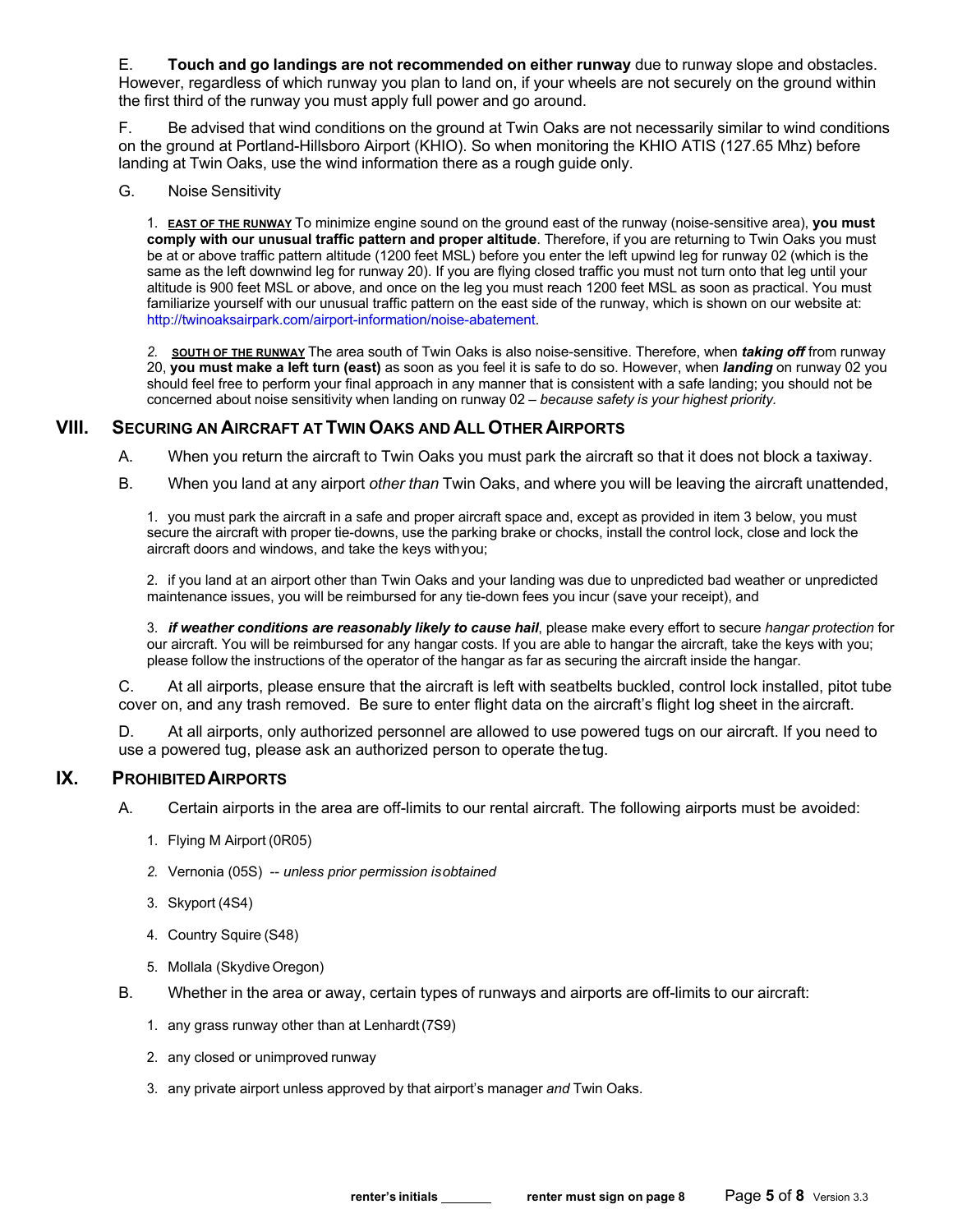## **X. MINIMUM LOGGED FLIGHT HOURS**

A. We require you to have a certain minimum number of hours in type before we will rent our aircraft to you without an accompanying CFI. That minimum number varies depending on which aircraft you want to rent and, except as provided for tail wheels (immediately below), a CFI will determine your minimum number of hours to rent a given aircraft.

B. Regardless of your logged tail wheel time, you are not eligible to rent any tail wheel aircraft at Twin Oaks until a CFI has determined that you have the required skills. For the Sport Cub the minimum logged hours in a tailwheel aircraft is 20 hours with exceptions.

#### **XI. FLIGHT CURRENCY FOR TWINOAKS RENTERS**

**XII.** Recent piloting experience requirements for Twin Oaks renters are more stringent than those of the FAA. Our currency requirements are as follows:

> 1. While you are a student pilot, you are not eligible to solo in a Twin Oaks aircraft unless you have flown a minimum of two flights, had a minimum of two hours flight time, and made at least 3 full-stop landings -- all within the preceding 30 days.

2. While you are a private pilot with fewer than 1000 hours total time, you are not eligible to fly in a Twin Oaks aircraft unless you have had a minimum of one hour flight time, and made at least 3 full-stop landings during the preceding 90 days.

3. As a pilot with an instrument rating, you are not eligible to fly in IMC in a Twin Oaks aircraft unless you are instrument-current, and have flown at least an hour in the preceding 60 days in the specific instrument-capable aircraft that you want to rent.

4. If you have a commercial rating, or if you have more than 1000 hours total time, you are eligible to fly any nose-wheel aircraft in VMC without *special* recent piloting experience – except as required under the FARs.

5. Regardless of license or endorsements, you are not eligible to rent our PA-24-250 Comanche unless you have at least 250 hours total PIC time, and at least 10 PIC hours in complex aircraft.

6. Regardless of license or endorsements, you are not eligible to rent our PA-23-180 Apache unless you have at least 250 hours total PIC time, and at least 15 PIC hours in multi-engine aircraft.

7. Regardless of license or endorsements, you are not eligible to rent any tail wheel aircraft unless you have flown at least one hour in a tail wheel aircraft within the preceding 60 days, and have made at least three landings *in make and model* during that time period.

B. Currency is very important. If you do not meet the above-mentioned currency requirements you must fly again with a CFI. Also, if at any time you would like additional training, Twin Oaks will pair you with a CFI.

## **XIII. RENTERS' INSURANCE**

A. **You are required to have your own current renters' insurance.** We do not provide you with any type of insurance. Remember, you are liable for any property damage and personal injury that may occur in connection with your operation of our rentalaircraft. Note: The aircraft value may be higher than the minimum insured hull value.

B. You must provide us with written proof of your current renters' insurance so that we may keep it on file and up to date in the office.

- C. You must have hull damage insurance in the following minimum amounts to rent our aircraft:
	- 1. For Cessna 150s the hull damage minimum is\$30,000.
	- 2. For VAN's RV12iS the hull damage minimum is \$60,000
	- 3. For Cessna 172s the hull damage minimum is\$60,000.
	- 4. For the PA-23-160 Apache the hull damage minimum is\$75,000

D. **Whether in the air or on the ground, injury or death to humans, and damage to property, is your personal responsibility.** Therefore, you must also have *liability* insurance to cover you in the event of personal injury to you, your passengers and all persons who may be injured in the air and on the ground, as well coverage for any property damage you may cause on the ground – regardless of fault and regardless of malfunctioning equipment.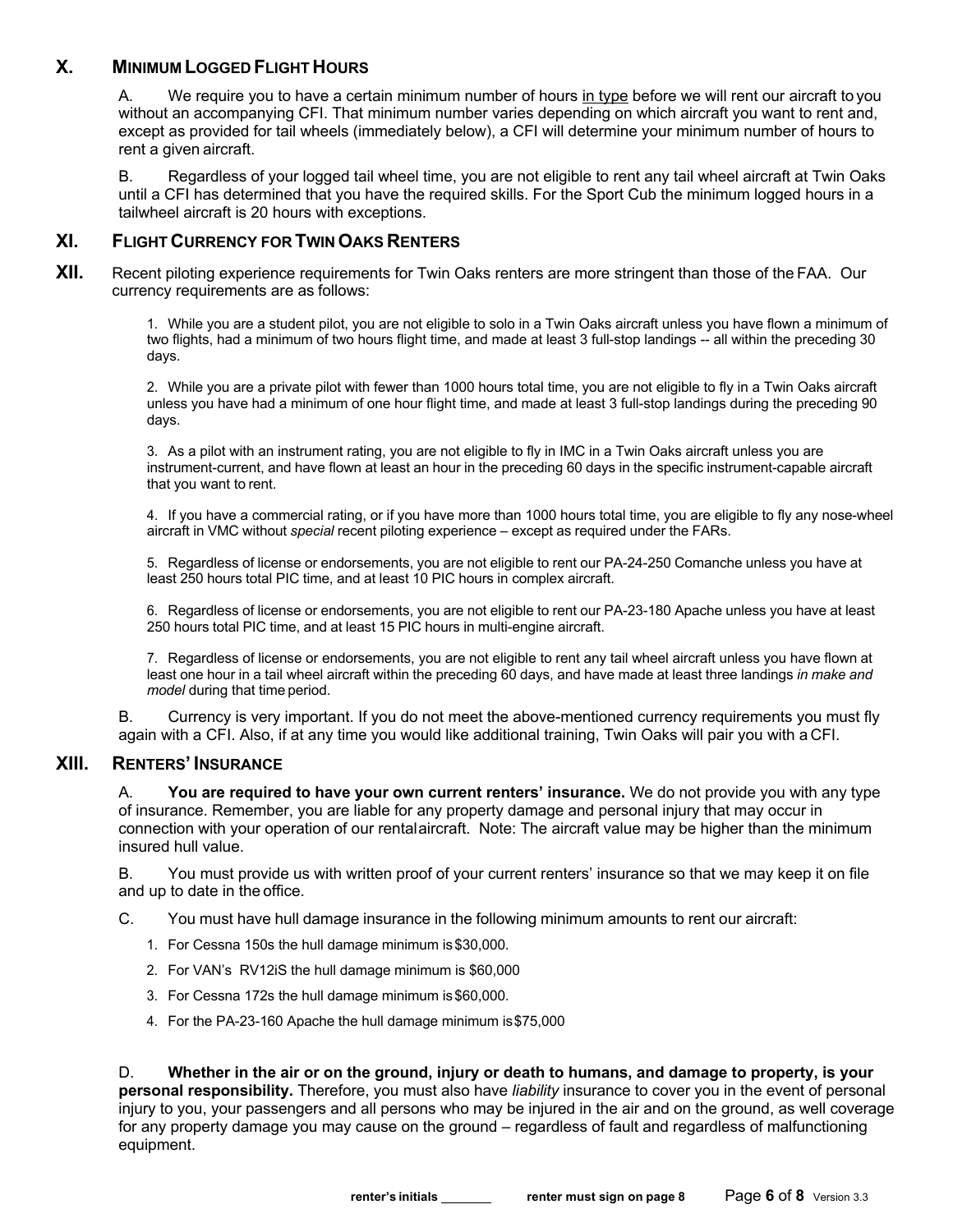## **XIV. OTHER RULES**

A. Our rental fees include fuel and oil; we do not charge a separate surcharge for fuel or oil.

B. When you purchase fuel or oil away from Twin Oaks Airpark, you will be reimbursed at the current retail price at Twin Oaks, or the price you actually paid, *whichever is lower.* You are required to provide a receipt in order to be reimbursed.

C. Delays in Returning; Abandonment; Other Transportation

1. Weather- and Maintenance- Related Delays. If you are forced to delay your scheduled return to Twin Oaks *because of unpredicted bad weather or unpredicted maintenance issues,* you must secure the aircraft (see section VIII above) and then call us as soon as possible for instructions from us on how to handle the situation. If we determine, in our reasonable discretion, that your delay in returning the aircraft to Twin Oaks is or was avoidable, we have the right to charge you for any loss of revenue to us because the aircraft was not returned to Twin Oaks as scheduled.

2. Other Reasons for Delayed Return to Twin Oaks. If you delay returning the aircraft to Twin Oaks for any reason(s) other than bad weather or maintenance issues, we have the right, in our sole discretion, to charge you for any loss of revenue to us because the aircraft was not returned to Twin Oaks as scheduled.

3. Abandonment. If, for any reason, including bad weather or maintenance issues, you abandon the aircraft at any airport other than Twin Oaks, we have the right, in our sole discretion, to charge you for the expenses that we incur in retrieving the aircraft, and also for any loss of revenue to us because the aircraft was not returned to Twin Oaks as scheduled. If you transfer to another mode of transportation, you do so at your own expense.

D. You are prohibited from using the airplane for any illegal purpose, or for carrying people or property for hire, or for engaging in any commercial purpose (even if you have a commercial rating), or for giving flight instruction. However, you are permitted to use the aircraft for personal transportation if you are flying to and from your places of business.

E. You are responsible for any fees for tie-down, hanger, landing, and any other fees incurred during your use of our aircraft -- *except as provided in section VIII.B.2 above* (relating to tie-down fees when you land because of unpredictable bad weather or maintenance issues), *and as provided in section VIII.B.3 above*  (relating to hangaring the aircraft when weather conditions are reasonably likely to cause hail).

F. You are required to pay rental fees immediately after you return to Twin Oaks with our aircraft -- unless prior arrangements have been made.

G. You may pay rental fees to us in cash, or by credit card, or by personal or company check. If any check from you is dishonored by your bank or other financial institution you will be charged the maximum penalty allowed by law up to, but not exceeding,\$50.

H. You must give us permission to keep your credit card information on file, and you must update that information any time the number, the expiration date, or other information about that card changes.

## **RENTER'S CONFIRMATION. Read the following confirmation, which is continued on the next page, very carefully before signing this agreement:**

#### *BY SIGNING THIS AGREEMENT ON PAGE 8, I ACKNOWLEDGE THAT I HAVE READ AND I UNDERSTAND THE CONTENTS OF THIS AGREEMENT.*

*I further acknowledge and understand that I am responsible for all personal injuries and property damage that may be occasioned, directly or indirectly, by my rental and use of a Twin Oaks aircraft or my failure to comply with this agreement, and that this may also include being financially responsible for revenues lost to Twin OaksAirpark due to the loss of use of the aircraft if the aircraft must be taken out of service for replacement or repairs. I*  further acknowledge and understand that I have no right to decide where and by whom such repairs will be made.

*Hold Harmless. I hereby agree to indemnify and hold Twin Oaks Airpark harmless against any liabilities, claims or damages which result from, or are in any way connected to, my rental of an aircraft pursuant to this agreement.*

*I hereby accept all such responsibility.* initials

*I further acknowledge and understand, in accordance with section XII above (Renters' Insurance), that renter's insurance is NOT provided by Twin Oaks Airpark. I acknowledge that I must purchase aircraft renter's insurance*